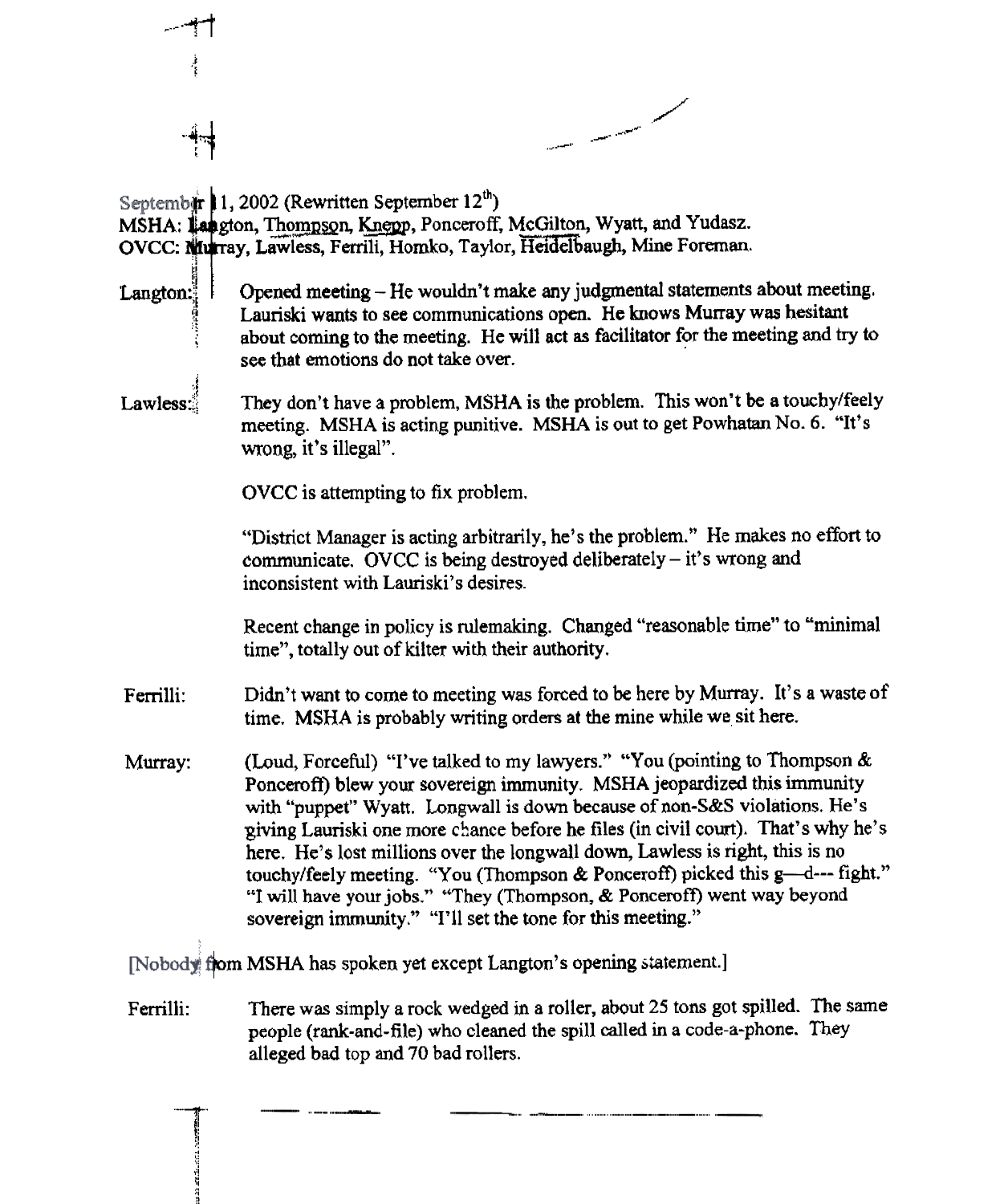| Homko            |                                                                                                                                                                                                                                                                                                                                                                                                                                                                                                                                                          |  |
|------------------|----------------------------------------------------------------------------------------------------------------------------------------------------------------------------------------------------------------------------------------------------------------------------------------------------------------------------------------------------------------------------------------------------------------------------------------------------------------------------------------------------------------------------------------------------------|--|
| $(Safety Dir)$ : | Same day Lawless came down to Morgantown (September $4^{\text{th}}$ or $5^{\text{th}}$ ) he was told<br>the conditions were cleaned up. Wyatt issued two (d) orders. Wyatt was sent out<br>by Thompson as a "hitman". There was some float dust, there was some<br>obstructions, didn't warrant (d) order. Should have issued citation on spillage.<br>Slight float dust – he told mine foreman that they would probably be getting a<br>couple citations. Wyatt issued two (d) orders! It was blatantly obvious the orders<br>were ordered by Thompson. |  |
| Murray:          | Your MSHA directed our workforce (to clean-up). You bypassed the St.<br>Clairsville Office. You issued (b) order on track entry yesterday. Costs \$15K per<br>hour, over non-S&S (my note – it was S&S). All this because of this "puppet",<br>WYATT. He's "unstable". We're talking 10s of millions of dollars because of<br>this "puppet".                                                                                                                                                                                                             |  |
| Ferrilli:        | (meekly) – The "A West" fall was under citation for bad roof!                                                                                                                                                                                                                                                                                                                                                                                                                                                                                            |  |
| Lawless:         | (aggressively) – "So What!! Sometimes you get one right." You're inspectors<br>won't discuss abatement time, they do everywhere but in District 3. Complained<br>months ago about enforcement practices at Powhatan No. 6 to Lauriski with<br>Thompson there – Lauriski will be embarrassed. [That wasn't the topic of<br>meeting.] "You (Langton) or the I.G. should talk to the inspectors $-$ they are                                                                                                                                                |  |

virtually no discussion made by MSHA to this point. I interrupted a couple rect statements attributed to me that were incorrect.]  $\frac{1}{2}$  here has  $\frac{1}{2}$  times to  $\frac{1}{2}$  done

scarred to death.

| Lawless:   | (Loud, Belligerent) (Pointing at Ponceroff) "You have fully capable inspectors at<br>St. Clairsville. You don't need to send Morgantown inspectors."                               |
|------------|------------------------------------------------------------------------------------------------------------------------------------------------------------------------------------|
| $M$ urray: | (Loud) "You" (pointing $\omega$ Ponceroff) "are acting maliciously, capriciously,<br>unprofessionally."<br>"You" (pointing @ Thompson) "have to be behind it. I talked to Lauriski |
|            | personally."                                                                                                                                                                       |
|            | "This is orchestrated harassment with the blessing of the District Manager."                                                                                                       |
|            |                                                                                                                                                                                    |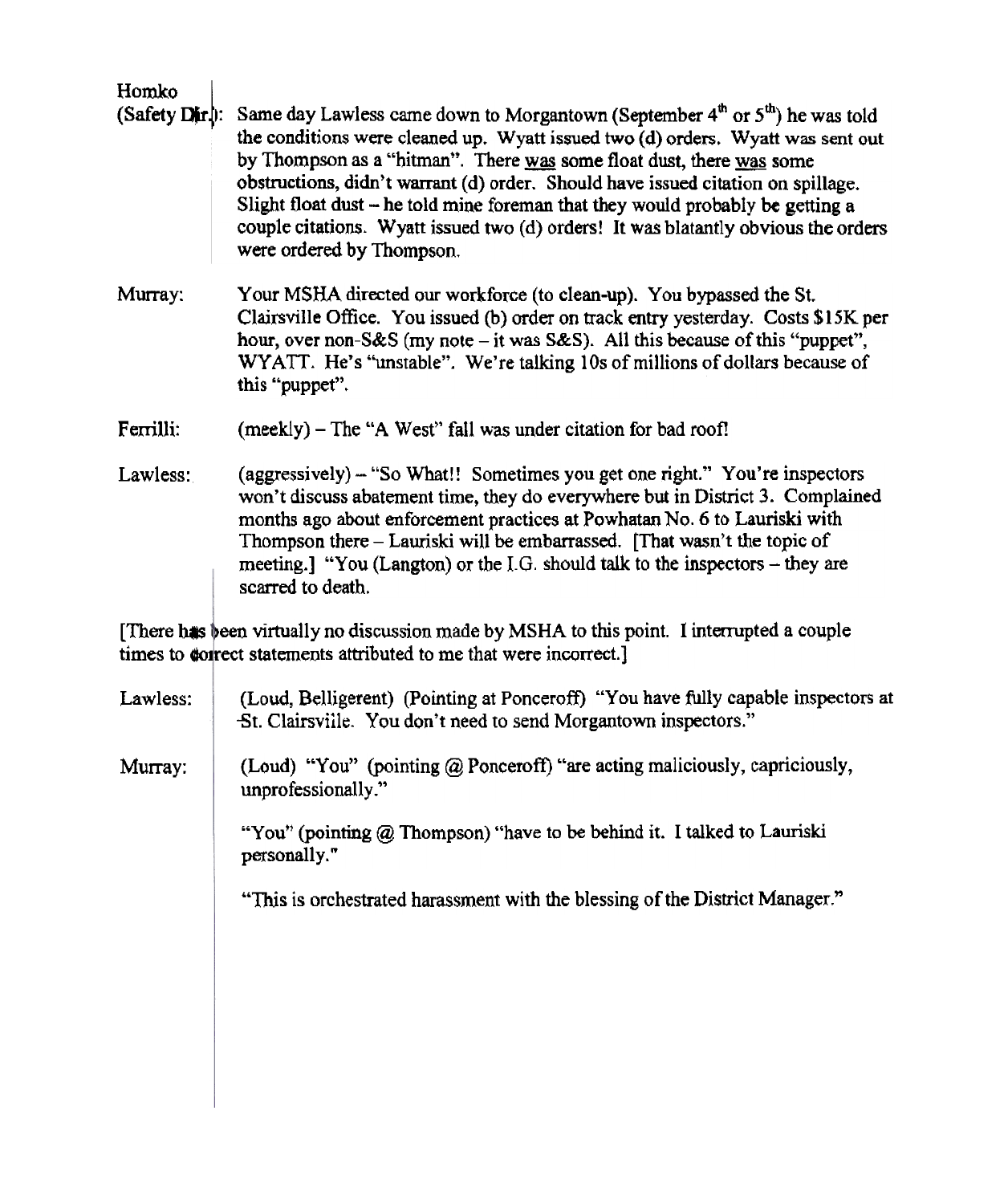Ferrilli: We reluctantly agreed to the Cooperative Safety Analysis [news to me!], but relented. MSHA didn't concentrate on accidents, but slipped into a phase where they got beat up.

[We conden trated about 6 months on non-enforcement activity at the mine following the November permanently disabling injury.

He walked the same belts - "Yeah, there were violations, but not orders." Lawless:

Murray: If you see violation write it as non-S&S as you used to.

[Per Murray and Lawless – anything that is not an imminent danger is non-S&S. (Lawless afraid to correct  $\lim_{n \to \infty}$ )]

> Thompson is "arbitrary, capricious, inept." "I've told Lauriski this Thompson heard me complain of this months before with Lauriski."

Several times I've had to go to a miner's widow and ask, "Where do you want the body taken?"

"As this goes on these managers of mine will be there." "They won't (pointing @ me and Ponceroff). "McKinney has done nothing.~' ""Lauriski has done nothing." He will give them a change before I go to the White House and court. "Mitch McConnell calls me one of the five finest men in America and the last I checked he was sleeping with your boss."

.'They are gone" (pointing to Thompson and Ponceroft). "Their clock is ticking" (September 11, 2002, 9:40 a.m.).

"I don't want to hurt Lauriski, now it's up to you" (Langton), "And I don't think you're the man for the job."

"We are being shut down because of non- $S&S$ . Thompson is encouraging Ponceroff."

Wyatt: Tried to explain that repetition is one of the factors determining 104(d).

- Lawless: (Yelling / Screaming) "This is bullshit, g—d--- bullshit" (Screaming at Wyatt) because he was discussing history.)
- Murray:  $\parallel$  I have a good relationship with Cecil (Roberts) no problem with UMWA.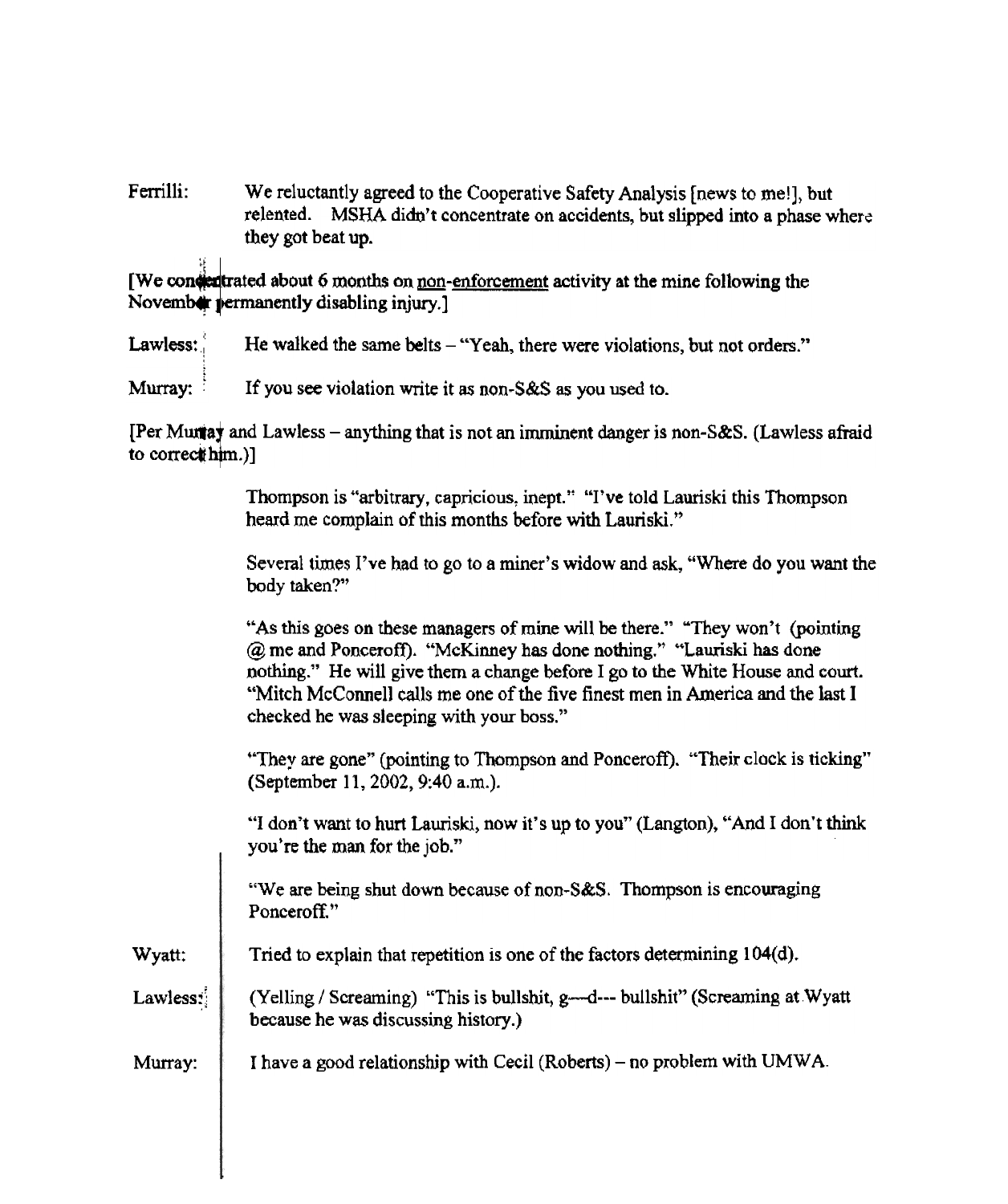| Ť                                        |                                                                                                                                                                       |
|------------------------------------------|-----------------------------------------------------------------------------------------------------------------------------------------------------------------------|
| 4                                        |                                                                                                                                                                       |
| Į<br>McGilton:                           | Discussed conversation about reasonable time – nothing has changed. Getting<br>outstanding citations under control.                                                   |
| Murray:                                  | "Someone is going to get killed in a number of days."                                                                                                                 |
|                                          | [I handed a note to Langton that said, "This trial has to end!!! Taking testimony, discovery].                                                                        |
| Murray:                                  | Is very upset that I have been taking notes.                                                                                                                          |
| Langton                                  | Can we somehow compromise and get together.                                                                                                                           |
| Murray:                                  | MSHA has to remove some people, "the bridges are burned."<br>"Washington has to make call."                                                                           |
| Lawless<br>t                             | District 3 is the problem, everything is according to an agenda [UMWA??].<br>District 3 is "arrogant", "all is futile."<br>"As Murray says, "there has to be change." |
| Murray:                                  | They have violated their sovereign immunity. "No, we are not going to work with<br>these people."                                                                     |
| <u>Митау Го</u>                          |                                                                                                                                                                       |
| Meeting                                  |                                                                                                                                                                       |
|                                          |                                                                                                                                                                       |
| District Minager<br>September $12, 2002$ | Timothy J: Thompson                                                                                                                                                   |
|                                          |                                                                                                                                                                       |
|                                          |                                                                                                                                                                       |
|                                          |                                                                                                                                                                       |
|                                          |                                                                                                                                                                       |
|                                          |                                                                                                                                                                       |
|                                          |                                                                                                                                                                       |
|                                          |                                                                                                                                                                       |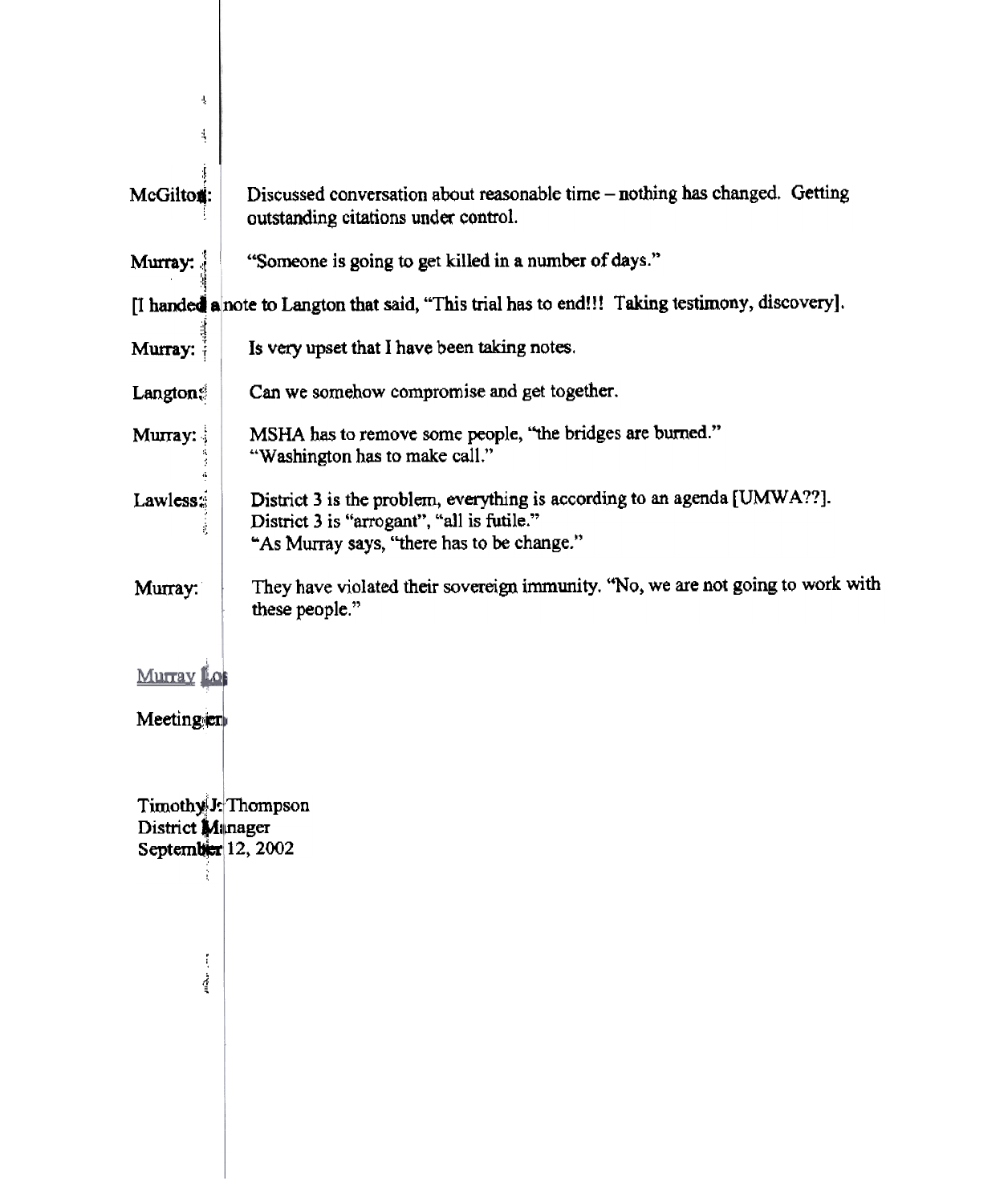Septemb**e**<br>William **K** ~ 1, 2002 /ePp's Notes:

MSHA: Langton, Thompson, Knepp, Ponceroff, McGilton, Wyatt, and Yudasz. OVCC: Wurray, Lawless, Ferrilli, Homko, Taylor, Heidelbaugh, Mine Foreman.

| $M$ eeting        | 9/11/2002                                                                                                                                                                                                                                                                                                                                         |
|-------------------|---------------------------------------------------------------------------------------------------------------------------------------------------------------------------------------------------------------------------------------------------------------------------------------------------------------------------------------------------|
| Langton#          | Initiates meeting. Talks about achieving a viable option.                                                                                                                                                                                                                                                                                         |
| Lawless:          | Punitive arbitrary attitude; don't want a touchy/feely meeting. Illegal, wrong<br>actions by MSHA; Arbitrary District Management. No effort to communicate and<br>has been destroyed deliberately. Totally inconsistent with D. Lauriski's approach.<br>Nothing to do with safety rule making; changing in enforcement policy;<br>reasonable time |
| Murray            | Going after Ponceroff & Thompson – puppet Wyatt. "seldom lose" – very high<br>tone. Jeopardize safety of men. "You picked the fight, I will have your job."                                                                                                                                                                                       |
|                   | John Ferrilli: Code-A-Phone – A belt spilled – lot of coal – clearance and float coal dust, $d(2)$<br>order. Homko didn't agree with float dust. Asked Wyatt if he put 10 people on<br>belt could he run LW and screen. Ponceroff wouldn't lift order; "called Wyatt out<br>on his evaluation."                                                   |
| John Fearilli:    | Strongly criticized our Safety Compliance Analysis; "Talked about starting their<br>own accident reduction program"??                                                                                                                                                                                                                             |
| Murray:           | Claims inspectors terrified of Ponc $\&$ TT - Joe Yudasz denies. Keep mine<br>operating or not. "Idiot in the name of Taylor" - Puppet Wyatt" "No No will not<br>work with Ponc & TT." "Abusive, loud, belligerent, threating, intimidating."                                                                                                     |
| Murray:<br>i<br>H | To Langton - "You may not be the man to work it out. It's over and there is no<br>solution." Problem is not OVC it's MSHA's attitude. "Bridges are burned!"<br>* 6 % hrs for Wyatt to get there when inspectors where at the mine. "Those man<br>will be here; Thompson & Pon are gone" White House / courts!                                     |
| 41                |                                                                                                                                                                                                                                                                                                                                                   |
| À                 | He had convert / 90 als de l'Il i / souent ist                                                                                                                                                                                                                                                                                                    |
|                   |                                                                                                                                                                                                                                                                                                                                                   |

:f "~ ,t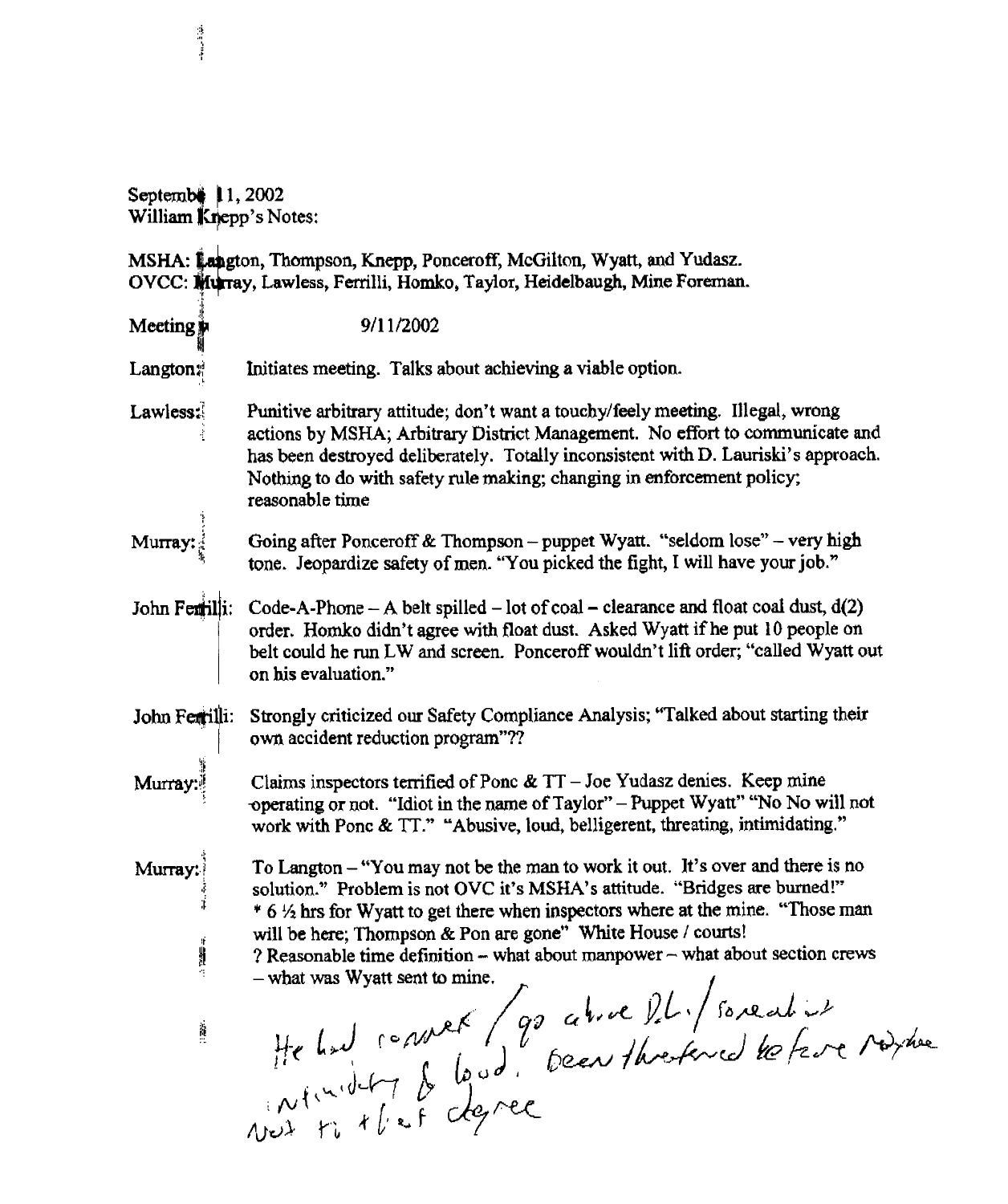| Asked Ponc and Tim to come and look at condition – said "no." Next (morning)<br>day - Jack McPeak called Ponc - was told he would get someone out. No one<br>showed up until 6:00 p.m. Wyatt went to LW - looked at face and then modified                                                                                                                                                                                                                   |
|--------------------------------------------------------------------------------------------------------------------------------------------------------------------------------------------------------------------------------------------------------------------------------------------------------------------------------------------------------------------------------------------------------------------------------------------------------------|
| order to let them run once he saw the roof conditions.                                                                                                                                                                                                                                                                                                                                                                                                       |
| Cost 15,000 1 hour when LW is down - will be down for 10 days.                                                                                                                                                                                                                                                                                                                                                                                               |
| You (MSHA) cannot use your authority to regulate or manage the mine. No<br>exchange of ideas on what is reasonable time between inspection and<br>management.                                                                                                                                                                                                                                                                                                |
| I got the balls - I got the badge -go to hell. There is no respect for Thompson and<br>Ponceroff at No. 6 and there never will be, therefore, there will never be safety at<br>this mine. This is deliberate.                                                                                                                                                                                                                                                |
| St. Clairsville Inspectors are scared to death they will not comment when asked<br>about changes. Ron Taylor refused to get involved in order - said he was told not<br>to get involved. (Ron was directed by Louie Jones). The soul purpose of Wyatt's<br>call was to ask if belt could run because of bad roof on longwall face.                                                                                                                           |
| To Ponc - You jeopardized the safety of my miners arbitrarily - I ?????. Can<br>never be any respect. Got a whole office of inspectors at St. Clairsville but you<br>have to send an inspector from Morgantown.                                                                                                                                                                                                                                              |
| Ask me in mid-2001 for help on accidents - Ask for Tipton but was sent to<br>Shoemaker. In Jan 2002 - A Safety Audit was conducted Phase I - report was<br>compliance based report and had nothing to do with accidents. After report,<br>-wanted to drop audit, Ponc met with No. 6 and talked them into continuing - Did<br>not concentrate on accidents.                                                                                                  |
| Most reasonable inspectors would not have issued an order on the float dust ????<br>"obvious to the most causal observer.                                                                                                                                                                                                                                                                                                                                    |
| 11 miles of belt that will be replaced over the next 4 years. When I go to bed at<br>night, I worry about my people. I have 10 bolts in my neck from 2 mining<br>accidents. Until I go out of business at OV my people will be there but these 2<br>(Tim & Ponc) won't be there. I'm giving McKinney and Lauriski the chance to<br>do something before I go into the courts and the White House. As it stands right<br>now - they (Ponc, Time) are my enemy. |
|                                                                                                                                                                                                                                                                                                                                                                                                                                                              |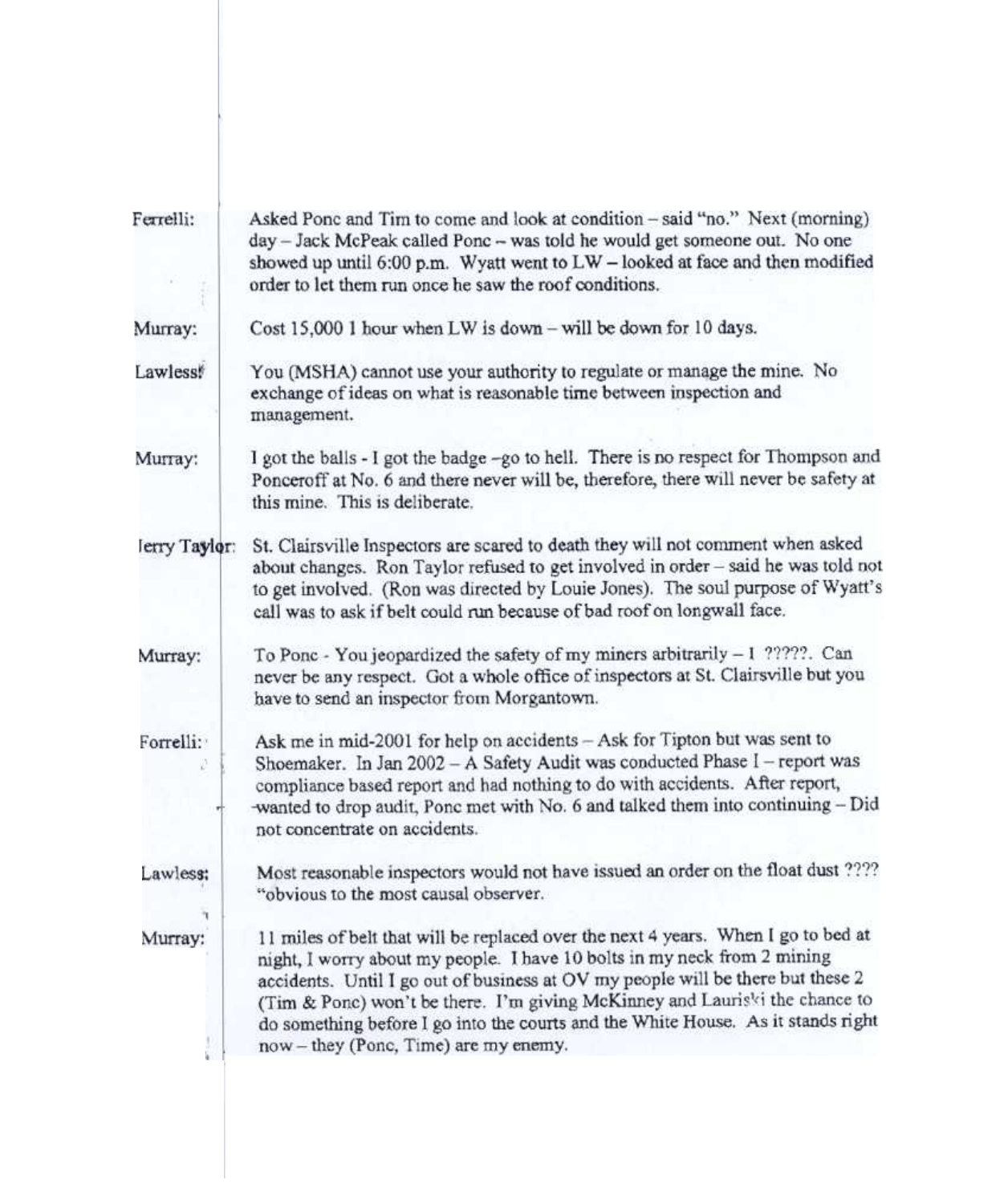MSHA which

 $N^{\zeta}$ 

September  $11,2002$ William MdGilton's Notes:

Meeting in Morgantown District Office 9/11/02 with Ohio Valley Coal.

BobM ' John Fo Roy Heidelbaugh Jerry T Mike Lawless Dick Homble Jack McPlea r

John Langton Tim Thompson Bill Ponceroff Bill Knepp Ron Wyatt Joe Yudasz

Issues at  $\mathbb{N}$ d. 6 - Closure orders - Abatement Times. Belt shut down while screening.

Mike Lawiss: There is an attitude toward No. 6 mine that affects the ability of this mine to stay in business and affects mine safety arbitrary, punitive. Relationships has been intentionally destroyed. Management of this district have taken upon themselves to run the mine. In contrast to Dave Lauriski's own planning. We have engaged in rule making. Changed the defirntion of reasonable time to minimal time. No consideration for manpower' safety of miners – inconsistent with the Act.

Wanted meeting even though was told by his people that it was a waste of time. I am going after Thompson and Ponceroff and their puppet "Wyatt" for shutting down the longwall. I have lost millions -I have been doing this for 46 years and I seldom lose when I go after someone. There is no touch feelings  $-1$  am going after their jobs. I want an MSHA management my people can respect. Murray:

John Ferreiti: Started with a Code-A-Phone

- Ron Wyatt: Entered the mine on afternoon shift. Issued (2) orders. One on clearance and one on float dust. Nothing in book - Union fireboss - no float dust. Longwall was screening. Ron Wyatt call  $T : n - was$  told to use his own discretion. Wyatt call  $\epsilon$ . Ponc - Told management he could no. "::::::::; the orders. Also, only he could terminate the order  $-$  left the mine and gave them (2) phone numbers  $-$  home and work.
- Dick Homble: Spend 1,000 of shift will inspection and in no way was there ever any float dust for an order. One, the locations cited on walkways – some were only one shovel full. Asked Wyatt to let them continue running belt because they were screening LW and had "touchie top." After Wyatt talked to Ponc, said "no."